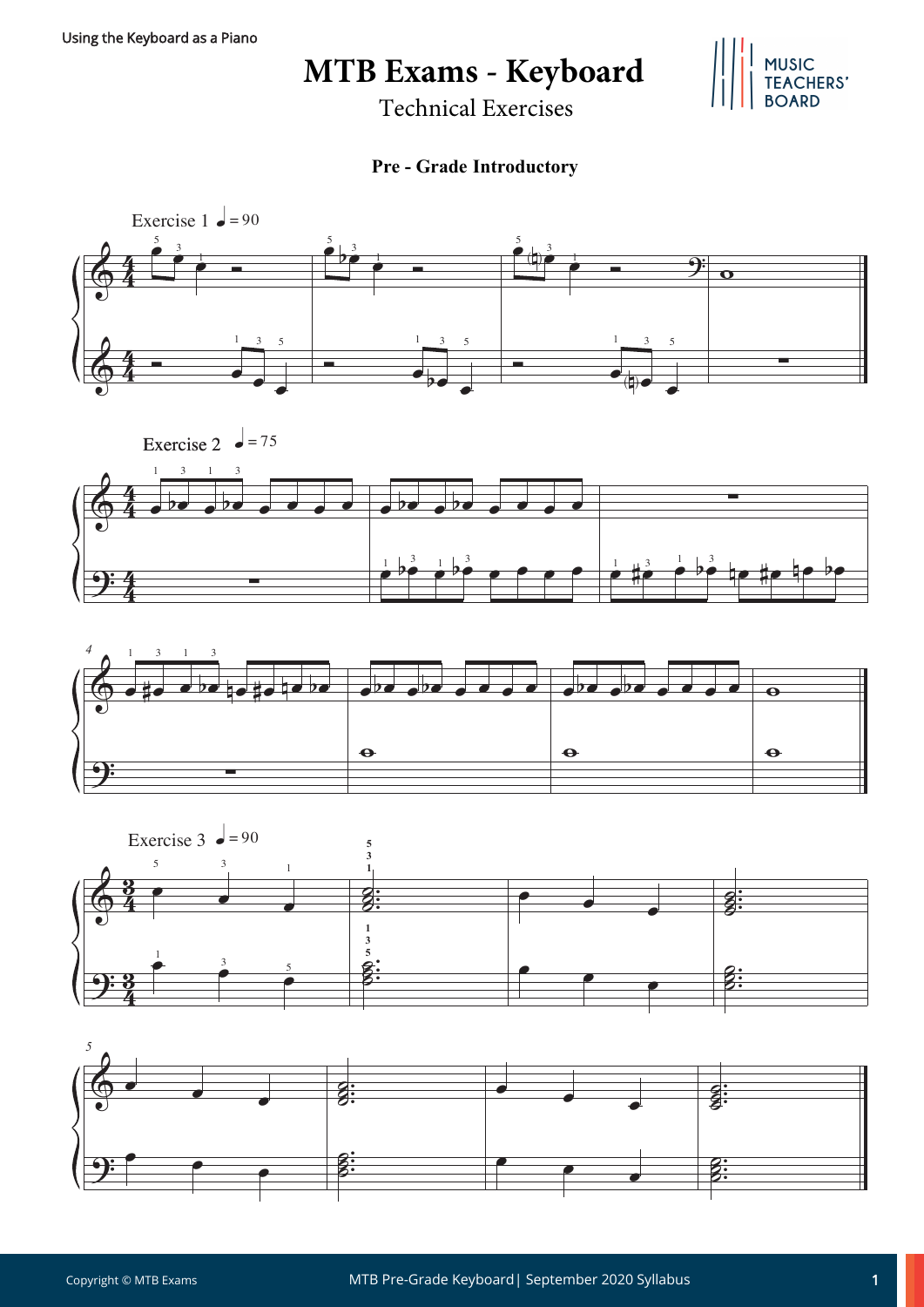**MTB Exams - Keyboard** 

MUSIC<br>TEACHERS'

Technical Exercises

**Pre - Grade Higher**